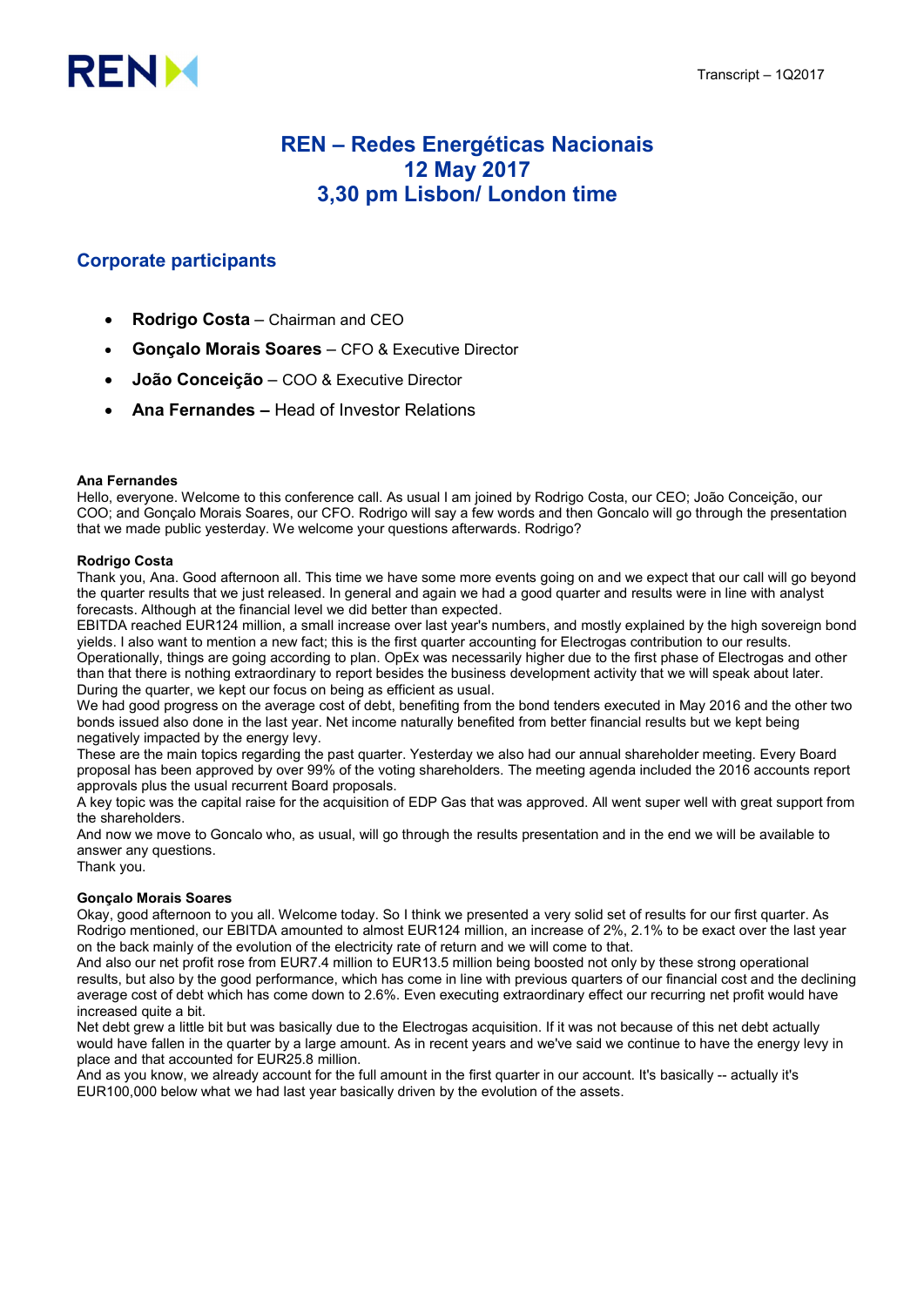CapEx and transfers are basically increasing but in line with expectations very early. And we will talk a little bit more about -- if you need then about both the Electrogas but also about the EDPG transaction which we covered before, but we can give you additional -- a little bit additional color in the Q&A if you want.

So moving into slide number 3, slide number 2 is just KPIs and I will move over that slide. In slide number 3 you can see that there has been a slight increase in the bond yields in the last few months, which in our case has been translating into an increase in the rate of return. And this is, as you know, the name of the game in the regulated space.

And in this case this has translated into the fact that our base rates of return for electricity and gas have gone up from 6% to 6.5% in the case of electricity and from -- and have come down from 7.4% to 6.4% in the case of gas. Mind you that in the case of gas there was a change in terms of the regulatory period and the rules last year.

Moving to slide number 4, you can see that CapEx is growing and the transfers to RAB are also growing. But to be honest this is now still meaningless in the sense that it's very early in the year. We are actually going over also the CapEx plans, even our recent acquisitions or the planned acquisition that is to be closed of EDPG.

And so, but this is completely in line I would say with our own internal targets and there is I'd say nothing to add or to stress at this stage – which in slide number 5 you can see translates saying the normal [root] composition of the asset base, which is a decrease on the electricity without premium and an increase in the electricity with premium.

It is also on a year-on-year basis translating that decrease on the gas, which is normally already what you had seen at the end of last year and because of the fact that we have invested mainly in 2015 by buying [Dos Caverns] and now there is a decrease on the asset base as we have no major investments to do on that business unit.

Then slide number 6, you can see how that translates into RAB remuneration. So you see that that's an expected good increase on RAB remuneration on the electricity side and this is basically driven by the fact that we are now at a blended rate of return of 7.22% versus 6.78% that we were in the assets with premium before. And on the natural gas part it's basically driven because of that change in the regulatory period. But I would say also it will be higher than our expectations in terms of rates of return.

Moving to slide number 7 and in terms of cost you see a slight increase in the beginning. This is mainly driven because of transaction costs that are incurred in this first quarter. So there is nothing I'd say alarming in the cost structure that is driven by the acquisition of Electrogas, namely had some one-off cost that have caused the external supplies and services. I would say that personnel costs continue to be on their normal trend. And the other O&M and normal costs that we have in Portugal also continue to be on their normal trend.

The other cost that I would (inaudible) to have some additional cost in our terminal that this is also driven by the fact that we have been using the terminal at full capacity. So actually this is beginning of the year we normally -- the normal year would be to use more of the gas from the pipeline than the terminal; we are using more of the terminal than gas from the pipeline. It's a high gas consumption year here in Portugal and so that has driven both results and cost at the terminal, but so it is not a cost that is incurred without revenue on the other side.

So that's what translates into debt increasing core OpEx. You also see that in the noncore OpEx there's some increases namely in the ITC mechanism because of the export of electricity, but those are completely passed through. That's in slide number 8.

So moving to slide number 9, you can see that EBITDA, as I saw, and this is just summing up it's growing 2.1% basically driven by the evolution of the rate and also a little bit already by the impact of Electrogas. It's still not material at this point, but already accounting for something at this stage.

Looking below EBITDA, what I can say is that depreciations, as usual, are pretty much in line with expectations and the evolution of the asset life, so nothing very new there. Tax is already also very much in line with our expectation, so effective tax rate is around the 27%, 28% that we are always at. And the financial results, you see that good evolution. So there's a strong decrease versus the first quarter of last year.

And we can look also at slide number 11 where you see the evolution of net debt. So basically what you can see here is that on one side you have net debt going up by around EUR66 million. Given the fact that the Electrogas acquisition was actually EUR168 million you see that there was other positive impacts. There is nothing very strange. The fact is that we have incurred in previous years some tariff deviations and now we receive them.

So it's I would say the normal business.

As you know, this creates some fluctuations on the working capital, and so we are actually receiving some of this money that was [owned] to us.

And now in the first quarter, and we have a little bit less expenditures also on the CapEx front that we had made at the end of the year, and that explains this good performance in terms of evolution of net debt.

In terms of the average cost of the debt and who already give you a little bit of visibility. This is mainly driven by the renegotiation that we did and the refinancing last year, specifically the one related to the retail bonds. You did not see that fully on the cost last year, so on those 3.2% that you have last year, but you see that fully now reflected on this 2.6% comparing. And so that's basically what explains apart from other smaller issues. So it is not expected that you will see a big improvement, so I think that this is the cost that the main impact is something from last year. So this is in line with what we would expect. And then we will see how the refinancing goes in the next few months driven by the acquisition that is being concluded.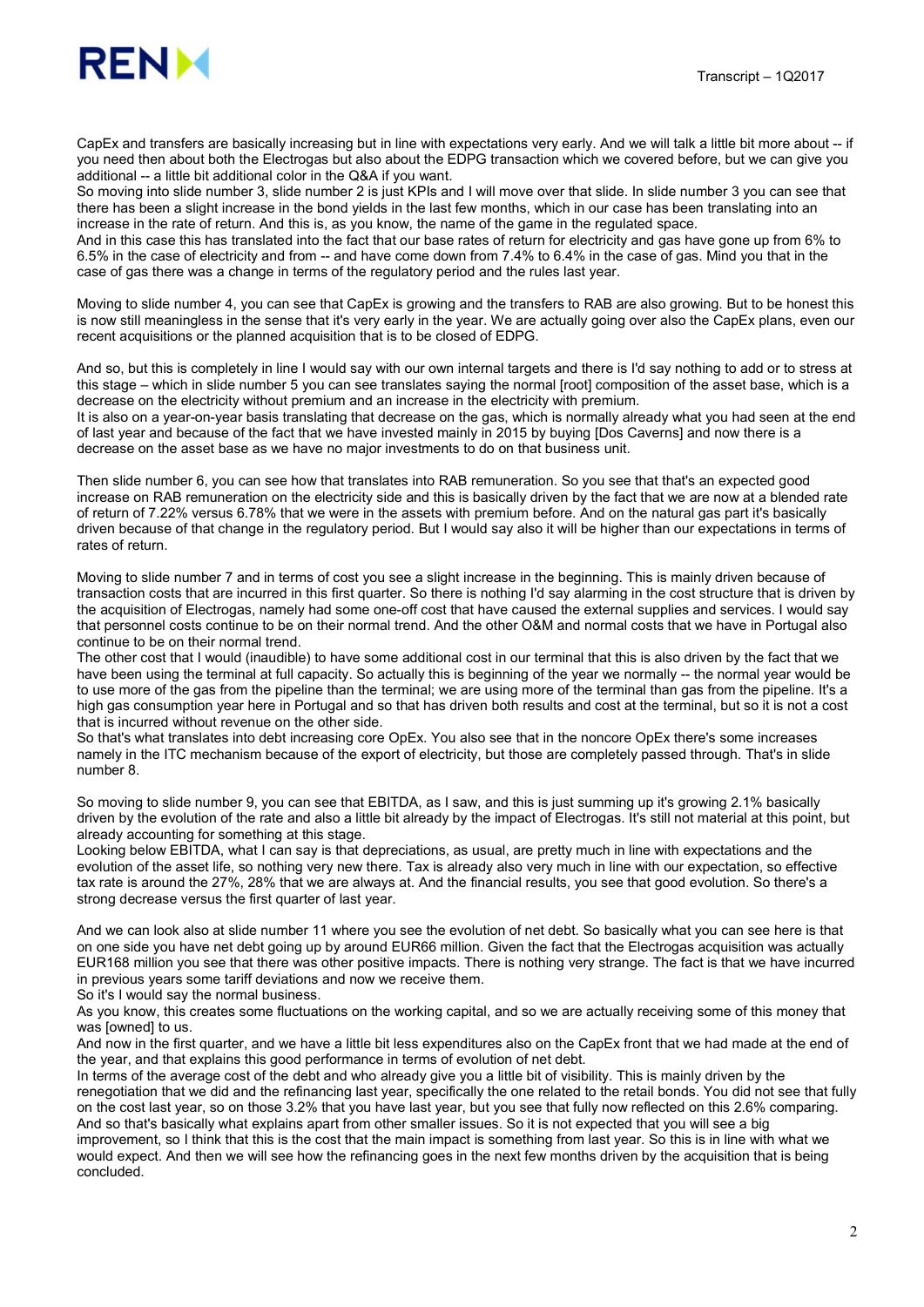

So looking at slide number 12 and summing up, you have positive impact from EBITDA, positive impact below EBITDA. So it translates -- given the low net income because of the full accounting of the levy in this quarter, it translates into a very large improvement. Of course this year-on-year improvement is not to be replicated for the next quarters, but I think it indicates a good strength for the full year.

So in conclusion, and just to mention to you very briefly, the only thing that we can add at this stage, but then you can ask away on the EDPG transaction, is that all of the regulatory and legal approvals are underway, both the ones that were pushed by REN and the ones that were pushed by the seller, by EDP, so they are all underway. We still do not have visibility when they will be concluded because it is not possible to do so.

So you can ask us a little bit more about that, but we will not be able to give you any definite date. Everything is going according to plan, so I would say that there is no concern. But we are still waiting for what comes out of it.

We have been setting up everything for the capital increase that was duly approved yesterday, but we are working hard on all of those fronts, namely in preparing the operation itself and talking to investors and preparing the prospectus. So everything I'd say is on schedule on that front.

So let's wait to hear from these approvals to then give you a little bit more information which we don't have as of now. I would only [add], if you don't know, that both Moody's and Fitch have already reaffirmed our investment grade rating. It was not still the timing for S&P as they do their review normally at a later stage. We do not expect any bad news on that front, but I think that we managed very proactively all the rating agencies but, we are still waiting for that one.

Finally, just to reaffirm -- as you saw, we approved also the payment of the EUR0.171 per share of dividends for this year, which gives a very nice dividend [on yields] of around 6%. So that concludes our presentation and I would open and welcome any questions that you would have. Thank you.

# Q&A

#### Sara Piccinini - Mediobanca - Analyst

Hello, good afternoon and thank you for taking my questions. I have a few. First one is on the contribution from Electrogas, should we account for Electrogas at the EBITDA level rather than at the equity line? And how much is the contribution that you expect by year-end since it is now EUR1.7 million should be in the region of EUR5 million let's say is the first question? Second question is where do you see the cost of debt by year-end? Is there any out-performance in the cost of debt reduction for this quarter?

Finally, I know that you can't give timing on the authorization, so just to have an idea how many authorizations are you waiting for? And if we can assume that after the competition authorities most of the tough part is done? Thank you.

#### Gonçalo Morais Soares

Hi, thank you, Sara, for your question. So the first one, yes, you should expect seeing it also at the EBITDA. As you know, we are doing it accounting wise through the equity method but presentation wise and at the EBITDA level. Because, as you know, EBITDA is an indicator which for the auditors is something which they care a little bit less about. But at the EBITDA level you will also see us in our presentation putting at debt level. So this is what you should expect is to continue to see this being presented in terms of results as it is being now.

So secondly you asked about the cost of debt. So yes, we are expecting, as I told you, that this cost that you see now is basically already reflecting the full impact of the refinancing of last year. So we have a little bit of refinancing being done this year.

So depending on the timing of that refinancing, and this is mainly tied to the acquisition that is being approved, you can have a little bit more, a little bit less. But I would not think that it would deviate from what we are having now. So if you want to take a number take the number that you have for the first quarter; I would assume that it's going to be pretty close to that.

#### Rodrigo Costa

On the last question regarding the authorizations -- well, I think we are disclosing as much as we can at the moment. I would say all the process should be quite simple, but regulators are the regulators and it's not -- it doesn't really benefit the process if we put too much pressure. For sure we are doing all we can. I think we presented our cases quite well. We discussed this beforehand. We are not expecting any surprise, but the timing for the regulators, it's something they

manage. And it can always be a little bit slower or a little bit faster. I would just say that we are expecting to close the operation until the end of the third quarter of this year and this is all we can say at the moment. We are not expecting any big issue because we really did our homework before moving into the deal.

## Sara Piccinini - Mediobanca - Analyst

Thank you.

#### Catarina Afonso - Intermoney - Analyst

Hi, good afternoon. I would like to ask if possible for you to repeat the explanation of the operating cash flow, because it's a big number compared with one year ago. I heard it was relative to tariff deviations, but this only explains around EUR60 million of this big number. Thank you.

#### Gonçalo Morais Soares